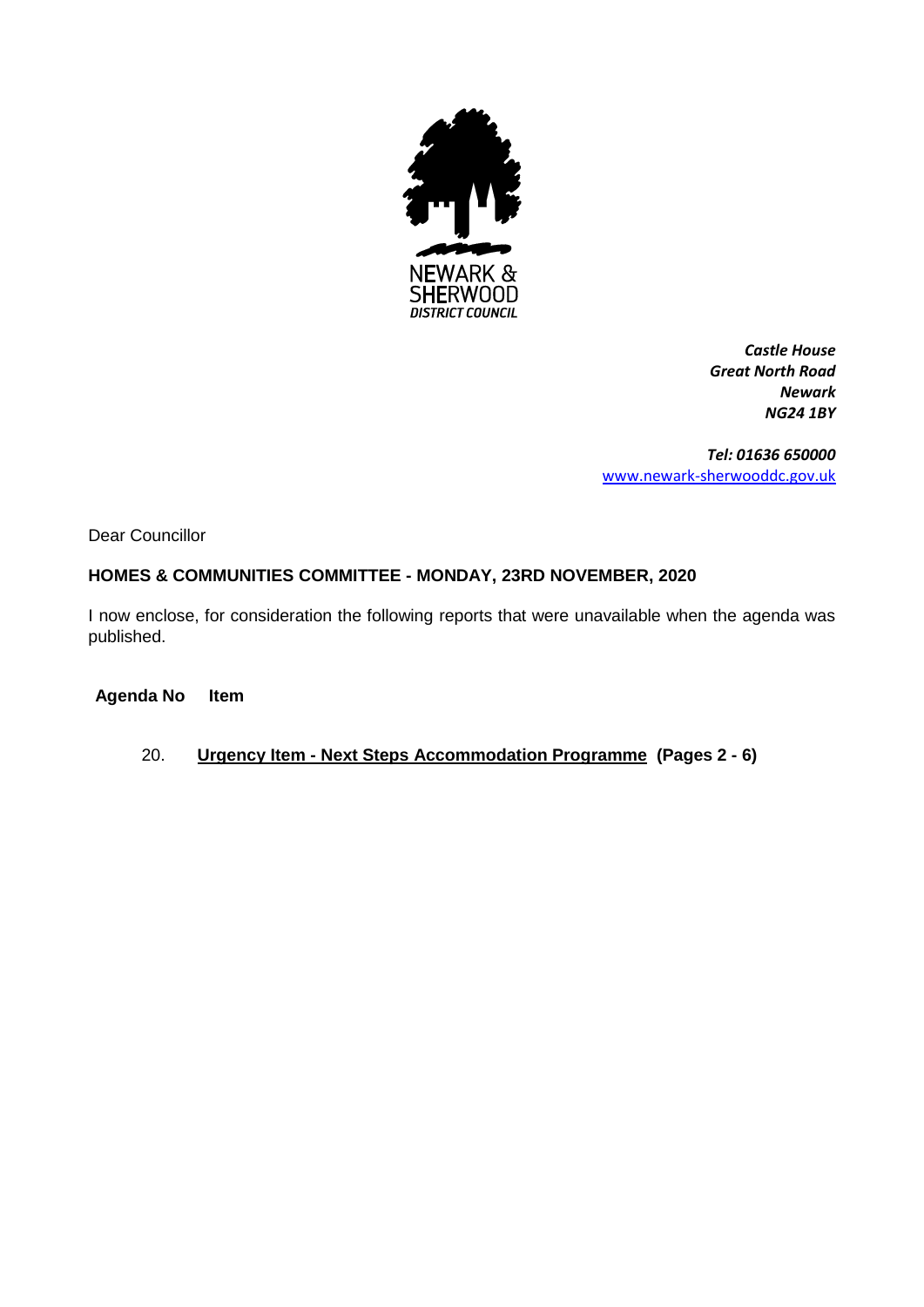# **URGENCY ITEMS - MINUTE OF DECISION (EXEMPT)**

#### Delegation arrangements for dealing with matters of urgency

Paragraph 7.2.1 of the Council's Constitution provides that Chief Officers may take urgent decisions if they are of the opinion that circumstances exist which make it necessary for action to be taken by the Council prior to the time when such action could be approved through normal Council Procedures. They shall, where practicable, first consult with the Leader and Chairman (or in their absence the Vice-Chairman) and the Opposition Spokesperson of the appropriate committee. Agenda Page 2 Agenda Item 20

#### **Subject:**

Next Steps Accommodation Programme

#### **Appropriate Committee**

Homes & Communities Committee Policy & Finance Committee

**Details of Item** (including reason(s) for use of urgency procedure):

#### **Background Information**

The Ministry of Housing, Communities & Local Government launched the Next Steps Accommodation Programme on the 18 July, 2020. The £266M fund is open for applications from local authorities, with support from local partners, to enable local areas to continue to provide somewhere safe to stay for people experiencing homelessness and engage with the next stage of the Government's COVID-19 Rough Sleeping Response to end rough sleeping for good.

There are two different aspects to the Fund. One aspect is for short term/interim accommodation and the other is for long-term move on accommodation.

#### Short Term/interim Accommodation

This £105M Fund is to be used for immediate support for local authorities and can cover a range of interventions from moves into the private rented sector, to extending or procuring interim accommodation such as hotels or student accommodation and supporting individuals to reconnect with friends or family. The £105M is revenue only and must to be utilised/spent by March 21.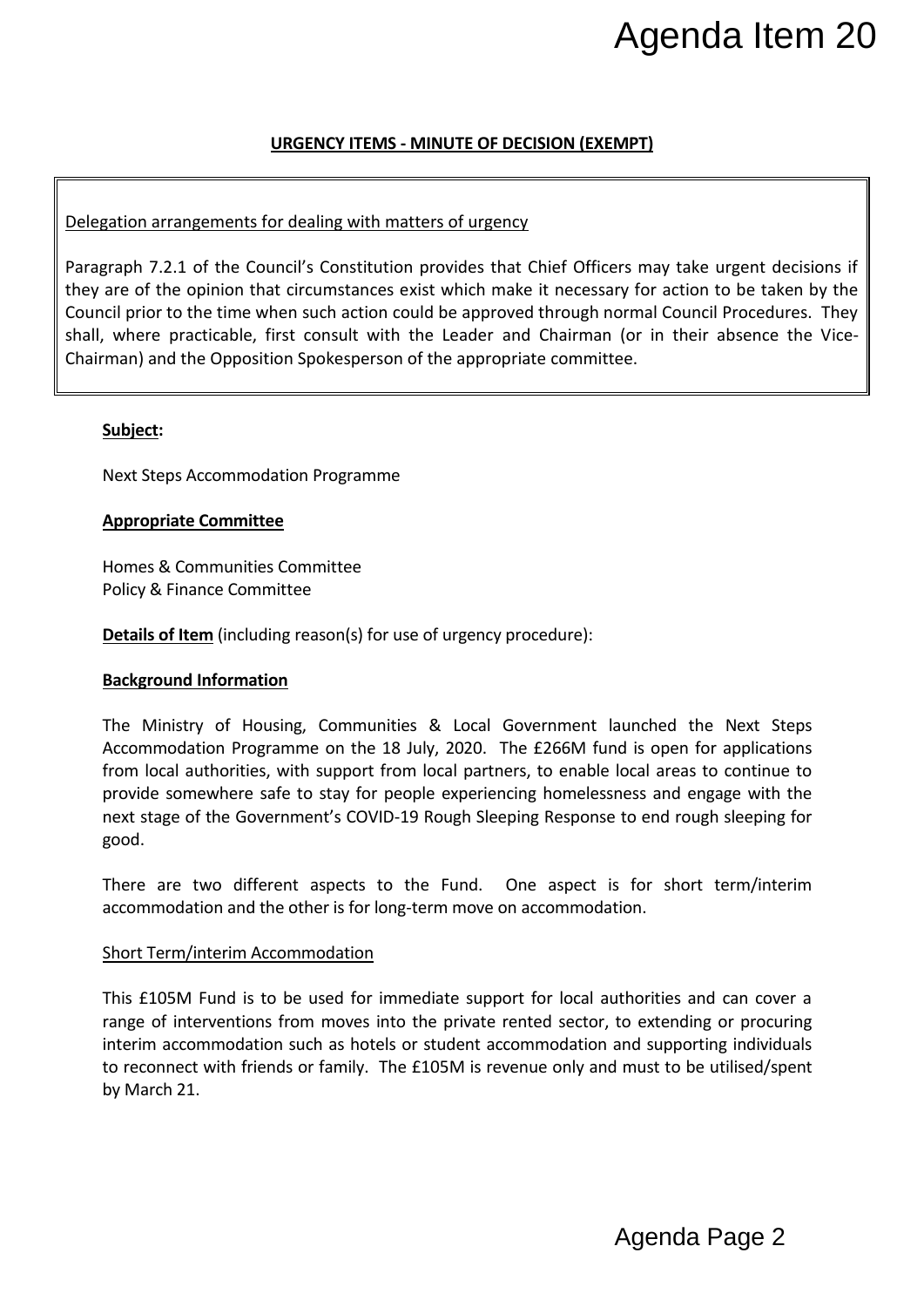#### Longer Term Move-on Accommodation

This £161M Fund for 20/21 (is part of an overall £433m available for the life of this parliament) is to deliver 3,300 units of accommodation and is split in £130M capital funding and £31M revenue funding.

Different considerations will apply to the assessment of each aspect of the fund and the deadline for submission was Thursday, 20 August 2020.

The prospectus and recommended proposals were considered by SLT on 28 July 2020 and on 11 August 2020 and approval was given to proceed and submit a bid for both elements of the programme.

On the 17 September 2020, the Council was advised it been successful in securing an initial £22,846 from the £105M short-term revenue fund to deliver its winter provision for rough sleepers.

Formal announcements are still to be made regarding the £161M longer term/move-on accommodation capital fund and the remainder revenue fund.

Officers have worked collaboratively with MHCLG advisors and the Affordable Housing Growth Manager at Homes England on the bid and a phone call was received from an MHCLG Advisors on Monday 28 September 2020 setting out a proposal that requires a response by lunchtime **Wednesday 30th September** – hence the need for this urgency item.

#### **Bid Summary and Proposal**

The Councils bid submission requested 80% of the capital costs to purchase the six former alms-houses' adjacent to the retail park on Northgate, Newark and 100% revenue to deliver our vision for addressing rough sleeping and supporting those at risk of rough sleeping, as 'First Steps' accommodation.

However, MHCLG advisors have advised that a 55% capital contribution is looking more favourable. This would require a capital contribution from the Council of approximately £316,800 – please see table below.

| <b>Costs for 'First Steps' Accommodation at Northgate, Newark</b> |          |
|-------------------------------------------------------------------|----------|
| <b>Capital Dwelling Costs</b>                                     |          |
| 6 Alms-houses                                                     | 670,000  |
| Additional works to properties (to reach                          | 34,000   |
| appropriate EPC standards)                                        |          |
| <b>Final Costs</b>                                                |          |
| Total Cost for 6 dwellings                                        | £704,000 |
| <b>Proposed Grant Details</b>                                     |          |
| MCHLG Contribution at 55% of total costs                          | £387,200 |
| Requires a 45% funding contribution from                          | £316,800 |

Agenda Page 3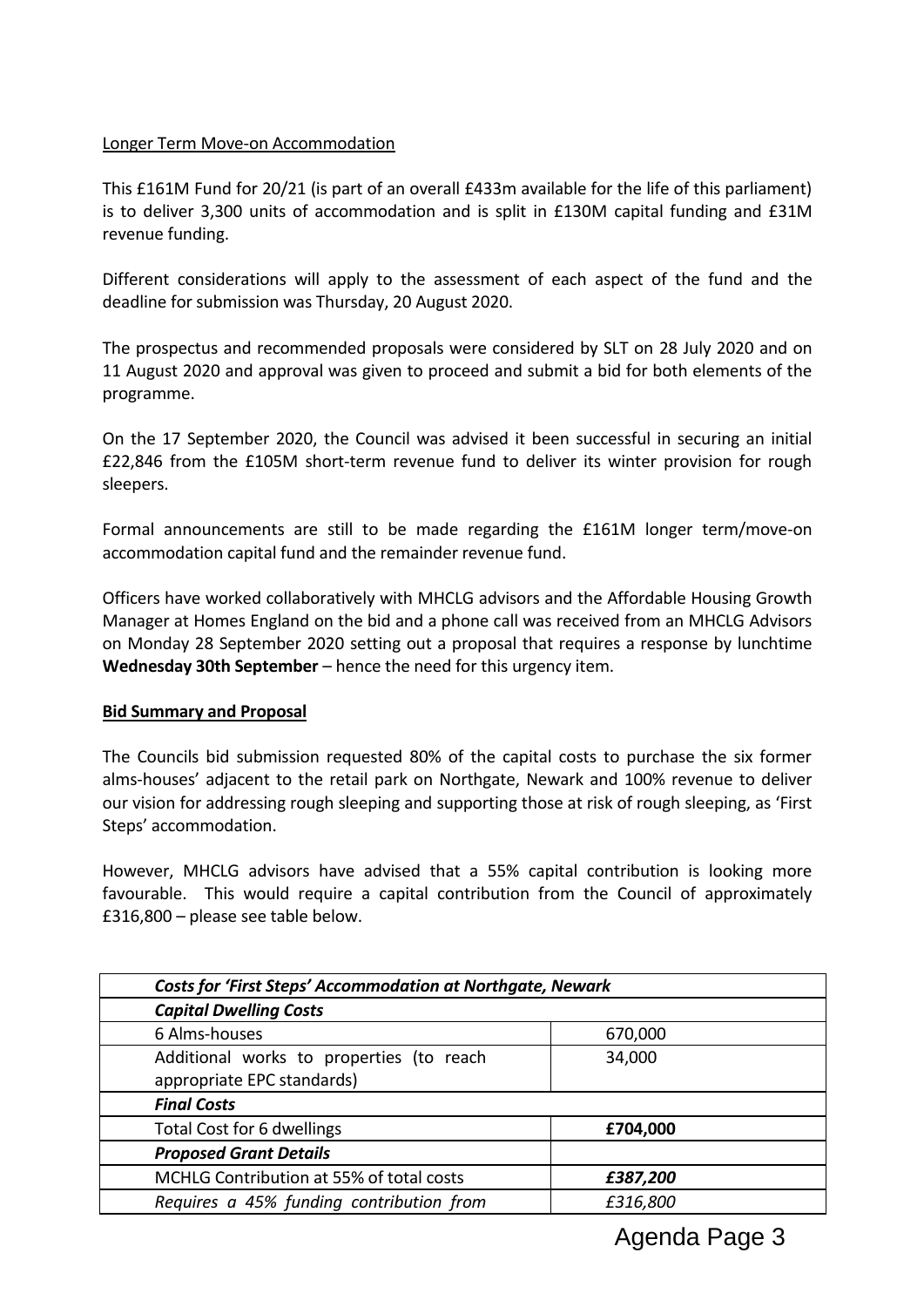| the Council/match funding                                            |                                                                                         |
|----------------------------------------------------------------------|-----------------------------------------------------------------------------------------|
| <b>Revenue Costs</b>                                                 |                                                                                         |
| Specialist Rough Sleeper Support Worker<br>Post                      | £8,700 (2020/21)<br>£35,000 pa for 3<br>years                                           |
| <b>Proposed Grant Details</b>                                        |                                                                                         |
| *MHCLG Contribution                                                  | £28,080 per year                                                                        |
| MHCLG Contribution of the 3 year 8 week<br>period covered by the bid | £4,320 (2020/21<br>8wks)<br>£28,080 (2021/22)<br>£28,080 (2022/23)<br>£28,080 (2023/24) |
| <b>Total Revenue Contribution for lifetime of</b><br>the bid         | £88,560                                                                                 |

\* In the original bid we requested a FTE support worker to cover the six units of accommodation. In discussions with MHCLG they have advised that their calculations are based on a 0.8 FTE as a full time worker would be expected to cover 8-10 units and therefore their contribution is based on the 0.8.

MHCLG advisors have said that the funding programme is very oversubscribed and authorities in the accepted category have submitted bids of a 30% - 50% share. In Nottinghamshire, the majority of the authorities are likely to receive between 40% and 50% as a maximum and many have indicated already that they will accept this offer. We have managed to negotiate a slightly higher contribution for Newark and Sherwood at 55%.

In relation to the support worker provision it is anticipated that we will work with our Nott's District/Borough colleagues to commission a specialist service provider as part of a wider crosscounty programme, which will feed into the collaborative Rough Sleeper Initiative.

The draft proposals for the delivery of the Councils Homelessness Prevention and Rough Sleeper Strategy for the next 3-year period suggest an expenditure of around £289,500 (requires SLT / Member approval) but it would be sensible to retain some funds in reserves given the anticipated future demand on the service.

# Demand Data Included in the Bid Submission:

The winter night shelter assisted 42 individuals in 2019/20, the majority of which had high and complex support needs such as substance misuse, mental health and/or an offending history and poor previous tenancy history. It was also identified that many of these individuals were not using health care facilities to address new and/or ongoing needs and conditions.

As identified above, many of these individuals were vulnerably housed (sleeping on sofas, living in sheds/garages), but were not known to street outreach teams or the Housing Options

# Agenda Page 4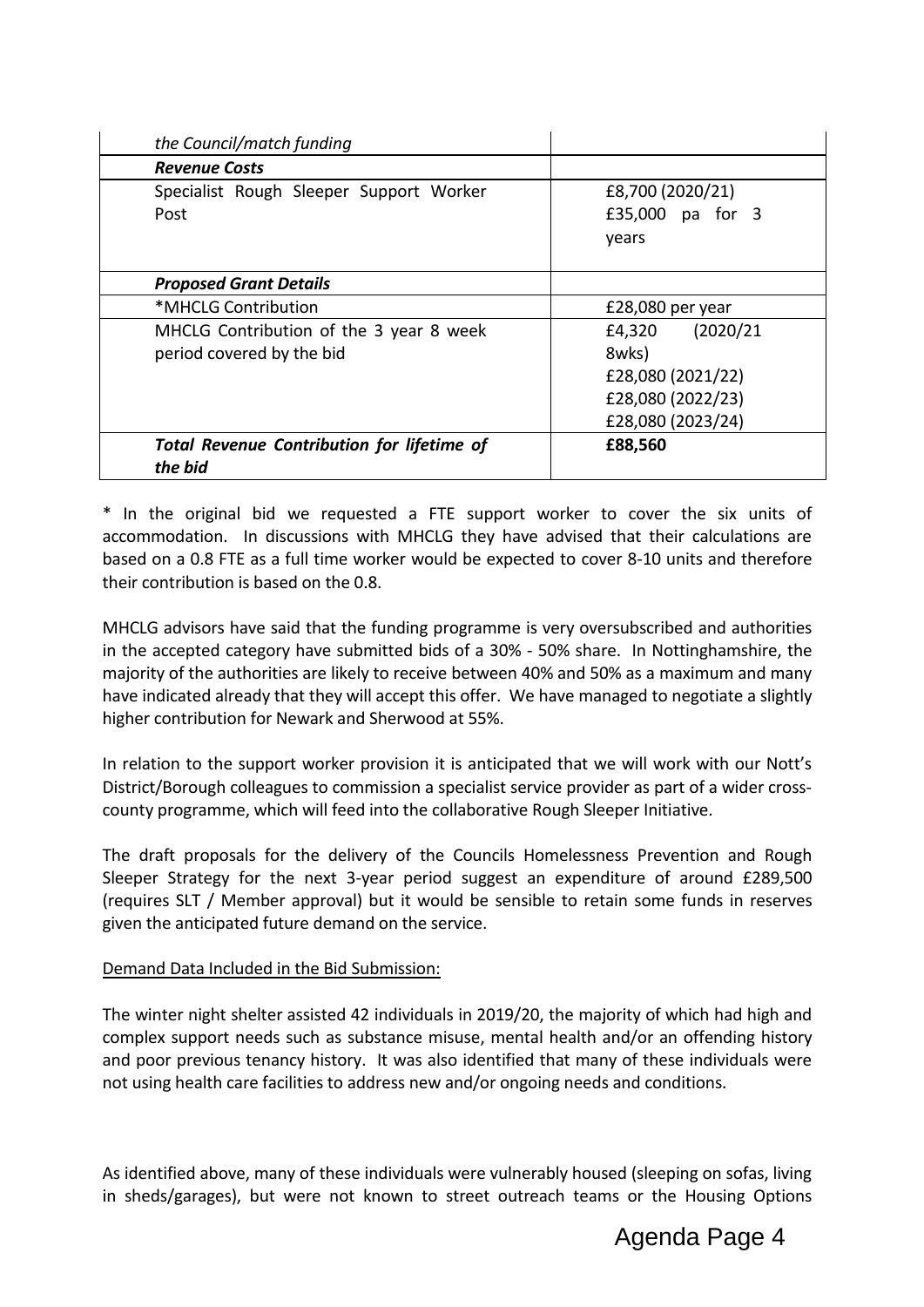Service but all were occasional rough sleepers just not in visible/high traffic areas such as shop doorways.

Based on our average usage of the winter shelter 2019/20, in addition to the numbers picked up under Covid response "Everyone In" and the weekly delta return it is anticipated that any winter provision in Newark and Sherwood for 2020/21 would need to accommodate an average of 13 households per night.

We have submitted the following figures to MHCLG following our annual Rough Sleeper Counts  $2020 - 6$  rough sleepers,  $2019 - 2$  rough sleepers with reduction attributable to successful collaborative work and winter night shelter, 2018 – 5 rough sleepers, 2017 – 4 rough sleepers, 2016 – 5 rough sleepers).

#### **Financial Implications (FIN20-21/4647)**

A capital budget is required of £704,000 to purchase the 6 x dwellings, financed by the proposed MHCLG grant of £387,200 and a contribution of £316,800 from the Homelessness Reserve.

There will also be a revenue cost for the period 2020/21 to 2023/24 of £113,700 with £88,560 grant from the MHCLG and a contribution of £20,760 from the Homelessness Reserve.

The Homelessness Reserve balance is currently £739,930, and the above total requirement of £337,560 will reduce the balance to £402,370 by the end of financial year 2023/24.

Should the MHCLG grant not be awarded, the purchase should be reconsidered and reported back to Policy and Finance Committee.

#### **Risks**

- 1. Inability to secure/negotiate a purchase (NB: We have asked our advisors if we could look for alternative provision or return the grant)
- 2. Revenue and Capital expenditure review/Exit Strategy would be required at the end of Year 3 – a consideration may be an asset transfer from General Fund to the Housing Revenue Account.

#### **Deadline**

The Advisors have given a very tight deadline for a response to their proposal i.e. by no later than **lunchtime Wednesday 30th September** as they will be making final decisions by the end of the week for all authorities not just Newark and Sherwood.

Failure to respond within the timeline will be taken as a refusal of their proposal and the grant funding will be allocated to other authorities.

SLT considered a further report and gave their approval to proceed yesterday evening (29 September 20) subject to Member consultation and approval via the urgency item process.